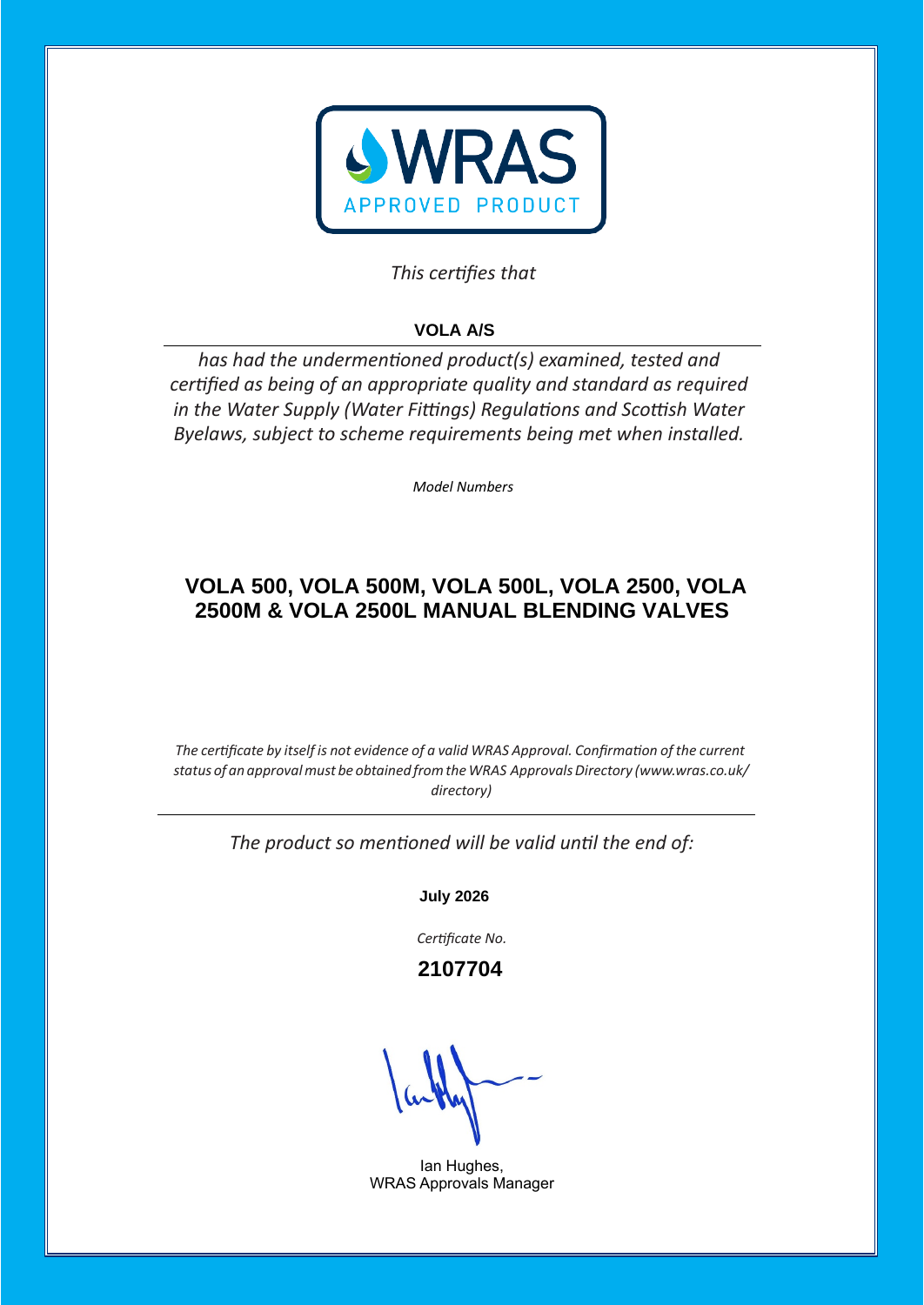

18 th June 2021

Vola A/S Lunavej 2, 8700 Horsens, Denmark

Water Regulations Advisory Scheme Ltd. Unit 13, Willow Road, Pen y Fan Industrial Estate, Crumlin, Gwent, NP11 4EG

### **Approval Number 2107704**

Dear Sir/Madam

Production samples of the products described in the **Approval Information** section below ("Products"), have been subjected to the relevant mechanical and water quality tests as defined in Regulation 4 (2) and Schedule 2 to demonstrate a product is of an **appropriate quality or standard** for the purposes of a WRAS Approval application.

After considering the test reports and examining the Product/s, The Water Regulations Advisory Scheme Ltd. ("WRAS **1.** Ltd" / "WRAS") finds that:

The product is of an appropriate quality and standard as defined in The Water Supply (Water Fittings) Regulations 1999, The Water Supply (Water Fittings) (Scotland) Byelaws 2014, The Water Supply (Water Fittings) Regulations (Northern Ireland) 2009 and all other applicable WRAS requirements,

The non-metallic materials of construction, in contact with the water, are suitable for contact with wholesome water intended for domestic purposes having met the requirements of BS 6920-1:2014 'Suitability of non-metallic products for use in contact with water intended for human consumption with regard to their effect on the quality of the water'.

WRAS Approvals are granted subject to, and in accordance with, the Standard Terms and Conditions of WRAS **2.** Approvals Schemes (WRAS.Cust-401) as amended from time to time ("Standard Terms of Approval").

You have confirmed your acceptance of the Standard Terms of Approval by submitting your application for WRAS Approval. A copy of the current Standard Terms of Approval are available from the WRAS website: [www.wras.co.uk.](https://www.wras.co.uk)

Terms defined in the Standard Terms of Approval shall have the same meaning in this letter unless the context otherwise requires.

**3.** Installation Requirements & Notes (IRNs) are set out in Appendix A. A Product only qualifies for Approval if WRAS is satisfied that the relevant Product complies with Regulation 4(1)(a) and the requirements of the Scheme when installed in accordance with the manufacturer's instructions and any applicable Approval Scheme Installation Requirements and Notes.

Since the incorrect installation of Products will not be within the scope of an approval and may result in contravention of the Regulations or Byelaws requirements, **the attention of your customers should be drawn to any IRNs applied.**

- Please note that the use of the Products described in any particular area of supply is at the discretion of the Water **4.** Please note that the use of the Products of Company (water undertaker) in that area.
- 5. Approval Holders may quote in their sales literature that their product is WRAS approved. A WRAS product approval demonstrates that a water fitting is of a suitable quality and standard, provided that it meets the requirements of the Scheme when installed in accordance with the manufacturer's instructions and any applicable Approval Scheme Installation Requirements and Notes
- The "WRAS Approved Product" logos are certification marks registered under the Trade Marks Act 1994 ("Certification 6. The "WRAS Approved Product" logos are certification marks registered under the Trade Marks Act 1994 ("Certif<br>Marks"). Approval Holders may use the Certification Marks in accordance with the Standard Terms of Approval.
- Please verify the details of your Product as set out in the approval information and advise us of any discrepancies by no later than . **7.**

Yours Faithfully

**Ian Hughes WRAS Approvals Manager**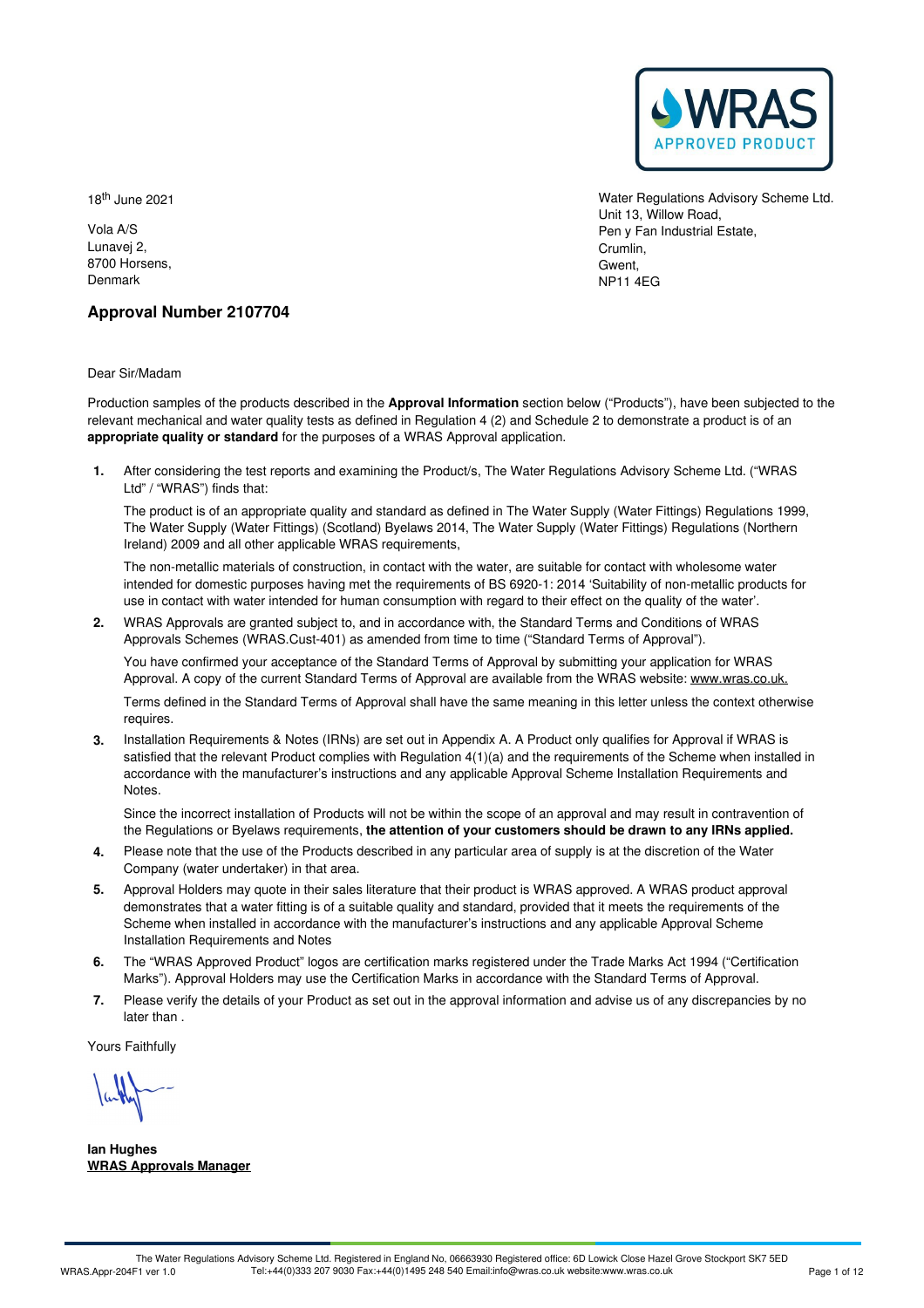## **APPROVAL INFORMATION**

| Validity dates:                    | This approval is valid for fittings (as listed below in model) manufactured AND installed between<br>July 2021 & July 2026                                                                                                  |
|------------------------------------|-----------------------------------------------------------------------------------------------------------------------------------------------------------------------------------------------------------------------------|
| Section Number:                    | 2000                                                                                                                                                                                                                        |
| Section title:                     | <b>VALVES BLENDING, MANUALLY OPERATED.</b>                                                                                                                                                                                  |
| Installation requirement<br>notes: | R001, R009, R010, R040<br>(IRN's are set out in Appendix A)                                                                                                                                                                 |
| Product description:               | Range of deck mounted, concealed, manually operated blending valves with brass bodies or stainless-<br>steel bodies (various finishes), incorporating a ceramic cartridge headwork with a single lever operating<br>member. |
|                                    | Maximum working pressure 5.0 bar. Maximum operating temperature 70°C.                                                                                                                                                       |
| Size:                              | Stainless steel braided PE-X lined flexible hose assemblies with 10mm spigot end connections.                                                                                                                               |
| <b>Identification Marking:</b>     | VOLA on operating member                                                                                                                                                                                                    |
| Manufacturer:                      | Vola A/S                                                                                                                                                                                                                    |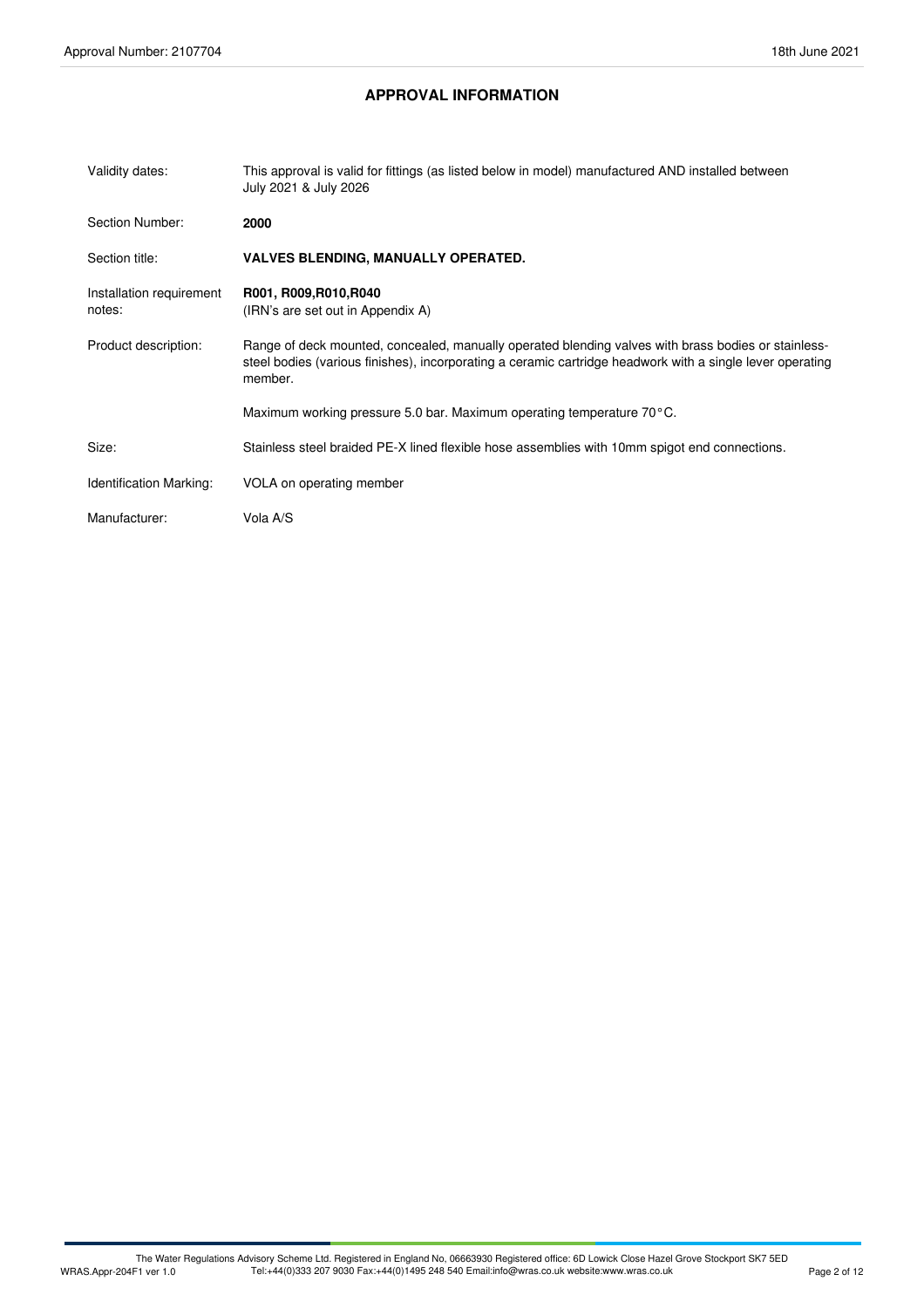Model: Stainless Steel model: VOLA 500, VOLA 500M, VOLA 500L, VOLA 2500, VOLA 2500M, VOLA 2500L. The surface finish is indicated by a suffix to the product name as follows: 40 - Stainless Steel, 61 - Brushed Black, 64 - Brushed Copper, 70 - Brushed Gold,<br>71 - Brushed Dark Copper. Brass model: VOLA 500, VOLA 500M, VOLA 500L, VOLA 2500, VOLA 2500M, VOLA 2500L. The surface finish is indicated by a suffix to the product name as follows: 02 - Grey, 04 - Blue, 05 - Orange, 06 - Light Green, 08 - Yellow, 09 - Dark Grey, 12 - Mocca, 14 - Bright Red, 15 - Dark Blue, 16 - Chrome, 17 - Gloss Black, 18 - White, 19 - Natural Brass, 20 - Brushed Chrome, 21 - Carmine Red, 25 - Pink, 27 - Matt Black, 28 - Matt White, 60 - Black, B61 - Brushed Black, 62 - Deep Black, 63 - Copper, B64 - Brushed Copper, 65 - Gold, 66 - Dark Gold, 68 - Nickel,

B70 - Brushed Gold.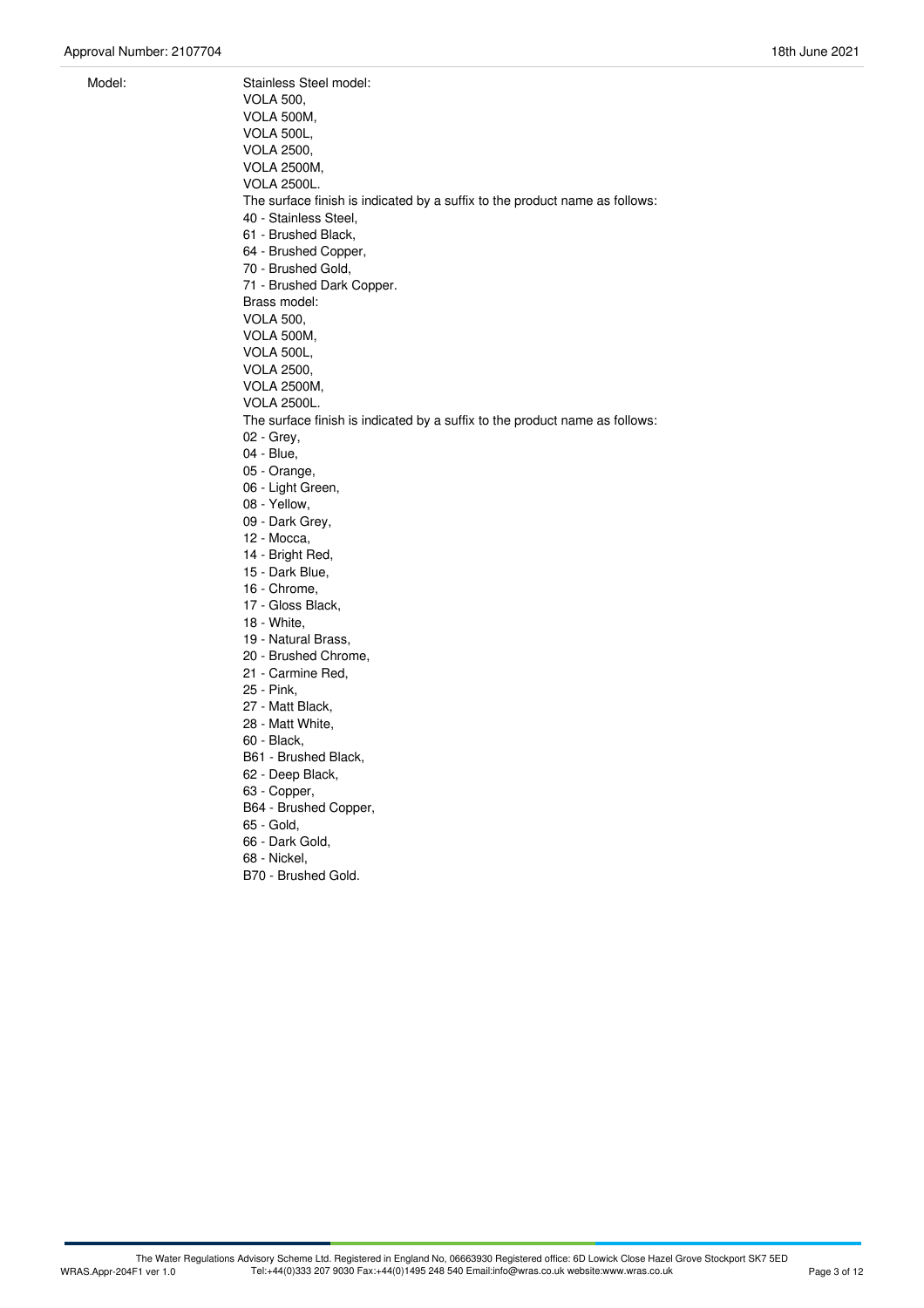### **APPENDIX A**

#### **INSTALLATION REQUIREMENTS & NOTES**

You are advised to draw customers' attention to the installation requirements and notes set out below which must be followed to ensure that the fittings described above are installed in accordance with the requirements of the Regulations and Byelaws:

#### **IRN R001**

See text of entry for Installation Requirements or Notes.

#### **IRN R009**

Inlet supply hoses to be installed where light is excluded

#### **IRN R010**

Water supplies shall be at reasonably balanced pressures from a common source (e.g. hot and cold supplies both from the same storage or both from a supply pipe). Where the fitting is supplied from unbalanced supplies (e.g. hot and cold supplies from separate sources) an **'Approved' single check valve** or some other no less effective backflow prevention device shall be fitted immediately upstream of both hot and cold water inlets.

#### **IRN R040**

#### **Schedule 2-15 (1)**

The fitting, or outlet supplied by the fitting, shall be installed so that its outlet discharges above the spill-over level of any fixed appliance as indicated below: -

#### **For backflow protection in domestic premises or installations up to, and including, Fluid Category 3.**

| 1.<br>Size of tap or combination fitting.    | 2.<br>Vertical distance of outlet above spill-over level |
|----------------------------------------------|----------------------------------------------------------|
| 1. not exceeding $\frac{1}{2}$ in            | 20 <sub>mm</sub>                                         |
| 2. exceeding 1/2 in but not exceeding 3/4 in | 25 <sub>mm</sub>                                         |
| 3. exceeding <sup>3</sup> / <sub>4</sub> in  | 70mm                                                     |

If the fitting cannot be installed as indicated in the table it shall be installed: -

a) with an approved double check valve assembly or some other no less effective backflow prevention device immediately upstream of the inlet; or

b) so that it draws water by gravity only from a cistern, or cylinder having a permanently open vent pipe, and the distributing pipe supplies no other fittings (other than a draining tap) at a lower level.

#### **For backflow protection in premises or installations up to, and including Fluid Category 5.**

The vertical distance of the outlet above the spill-over level shall be not less than 20 mm or twice the diameter of the inlet pipe to the fitting, whichever is the greater.

If the fitting cannot be installed as indicated it shall be installed with a backflow prevention arrangement suitable for the Fluid Category.

#### **Taps incorporating a hose union outlet**

If the outlet of the tap assembly is designed to accommodate the attachment of a flexible hose and therefore potentially compromise the required AUK3 air gap, alternative Fluid Category 5 backflow protection is required, as the AUK3 air gap provided by the tap would not apply.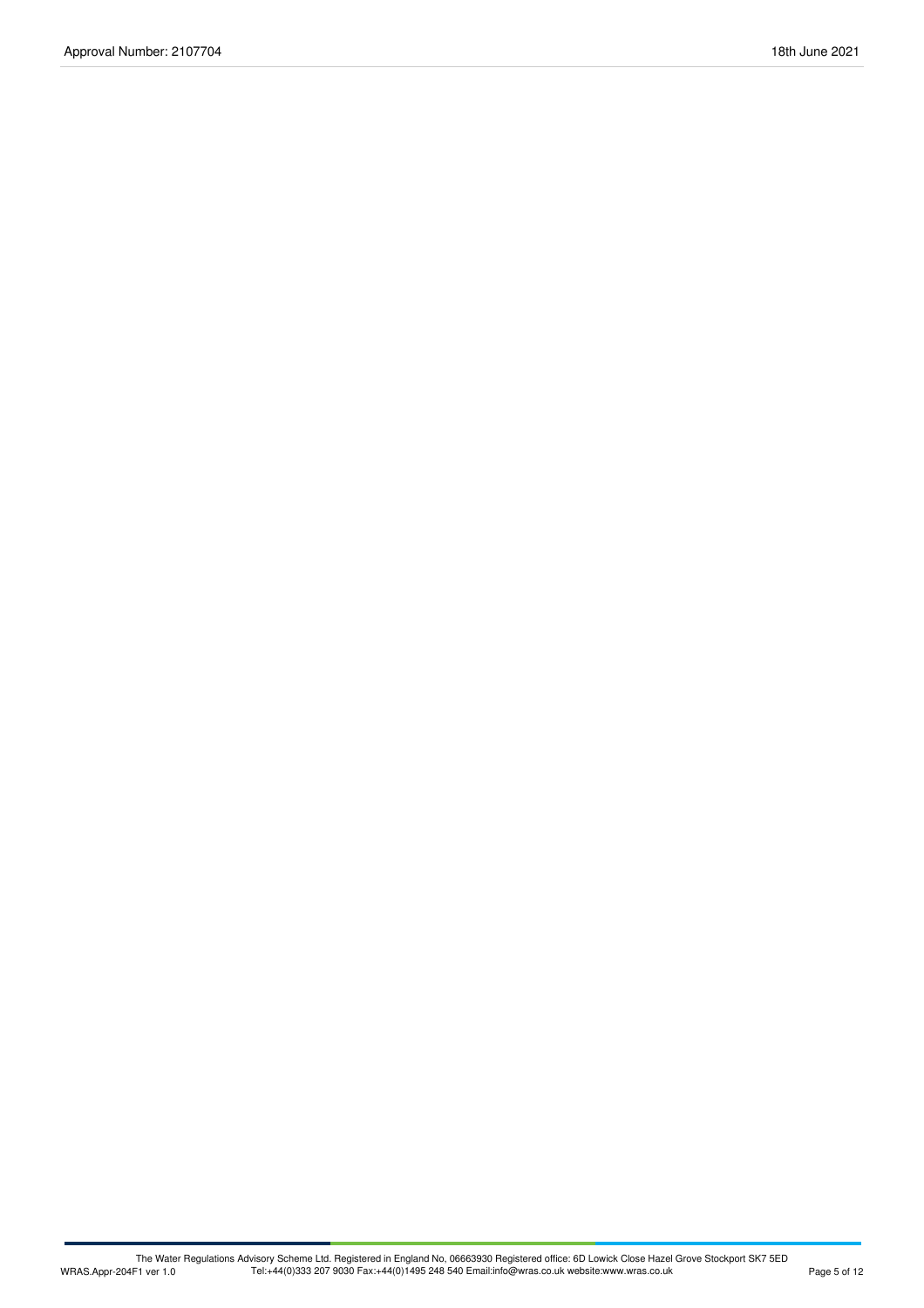## **APPENDIX B - Standard Terms of Approval**

#### **1. WRAS Approvals Schemes**

- The WRAS Approval Schemes ("the Schemes") and the WRAS Products and Materials Directory are owned and operated by the Water Regulations Advisory Scheme Ltd ("WRASLtd" or "WRAS"). **1.1.**
- 1.2. To be eligible for WRAS approval products or materials must be capable of lawfully installed or used in the UK.
- The WRAS Approvals Scheme Requirements & Code of Practice (WRAS.Cust-402) sets out what an Approval is. **1.3.**
- WRAS is not responsible for enforcement of the Regulations, nor does it have any statutory powers. A WRAS Approval **1.4.** does not guarantee a water fitting will be accepted by Water Companies or that enforcement actions will not be taken. Site specific circumstances will be relevant such as aspects of the plumbing system design in which the fitting is installed, as well as water company terms and condition of consent.
- <sup>1.5.</sup> Installation Requirement Notes (IRNs) applied to an Approval are designed to help installers, but do not guarantee all<br>site-specific requirements are covered.
- These Standard Terms and Conditions of Approval (T&Cs) and the Scheme Requirements form the agreement between WRAS and the Applicant / Approval Holder in respect of applications and Approvals. **1.6.**
- The definitions in document WRAS.Gen-601: "WRAS Approvals Terms & Definitions" shall apply throughout. **1.7.**
- In the event of any conflict between these T&Cs and any of the documents referred to in them, the T&Cs shall take precedence. **1.8.**

#### **2. Obligations of the Applicant & Approval Holder**

- 2.1. It is the responsibility of Applicants to ensure that they are familiar with, accept and comply at all times with the requirements of the Scheme as detailed in these Standard Terms and Conditions, the Code of Practice (WRAS.Cust-402) and the WRAS Scheme guidance. This includes, but is not limited to, the following documents:
	- **i** WRAS Approval Scheme Brand Guidelines
	- **ii** WRAS Approvals Guides
	- Test Code Sheet Matrix. **iii**
	- **iv** Guidance for non-metallic materials in fittings
	- **v** Sampling Matrix
	- vi Installation Requirement Notes (IRNs).

These are available for download from the WRAS website www.wras.co.uk.

- The Applicant guarantees the accuracy and completeness of all information contained in the Application and any other information now or subsequently provided by the Applicant or its Agents to WRAS and/or the Recognised Test Laboratory in pursuance of the application and confirms that none of this information is or may be construed as misleading in any way. WRAS accepts no liability for any losses or any other damage arising from incomplete or incorrect information provided by the Applicant. **2.8.**
- The Applicant must implement suitable quality assurance methods / Factory Production Control (fpc), in order to ensure **2.9.** that the characteristics verified during certification remain of the same quality throughout the period of approval. This may be ensured through direct self-monitoring, as well as through measures under a quality management system in accordance with ISO 9001/ CE Mark. Assurance records and details of any investigations into complaints relating to Approved Products shall be presented to WRAS on request. The records shall be retained by the Applicant for ten years.
- Approvals granted shall be subject to surveillance by WRAS, either as partof routine or investigative auditing activity. The **2.10.** Approval Holder shall co-operate fully with WRAS for this purpose, including accommodating inspection observers if necessary. The Approval Holder shall reimburse WRAS for all reasonable costs incurred in connection with surveillance & audit activities.
- WRAS reserves the right to undertake unannounced audits of Approval Holders' facilities as part of investigations. **2.11.**
- In order to maintain an Approval, the self-declaration of continued compliance must be completed annually by the **2.12.** Approval Holder in accordance with the Scheme Requirements. If these requirements are not met sanctions will be applied to the Approval.

#### **3. Pre-Application Advice**

- **3.1.** Applicants may seek pre-application advice before submitting an application for WRAS Approvals
- WRAS Product Approval will only be granted to production samples. Prototype or pre-production samples may be submitted for pre-application advice however additional testing may be required when subsequently submitted for full approval as a production sample. **3.2.**
- Any pre-application advice is provided on the basis of the preliminary information provided. This advice should not be taken as guaranteeing that a product will be granted a WRAS approval nor that no enforcement action will be taken in respect of it by water companies. WRAS Approvals will carry out a full assessment of the product when an approval application is submitted. **3.3.**
- No reliance should be placed on any pre-application advice for the purposes of designing or producing any product. WRAS accepts no liability for loss of goodwill, business, revenue or profits, anticipated savings or wasted expenditure (whether reasonably foreseeable or not) or indirect or consequential loss arising from or in connection with such advice. **3.4.**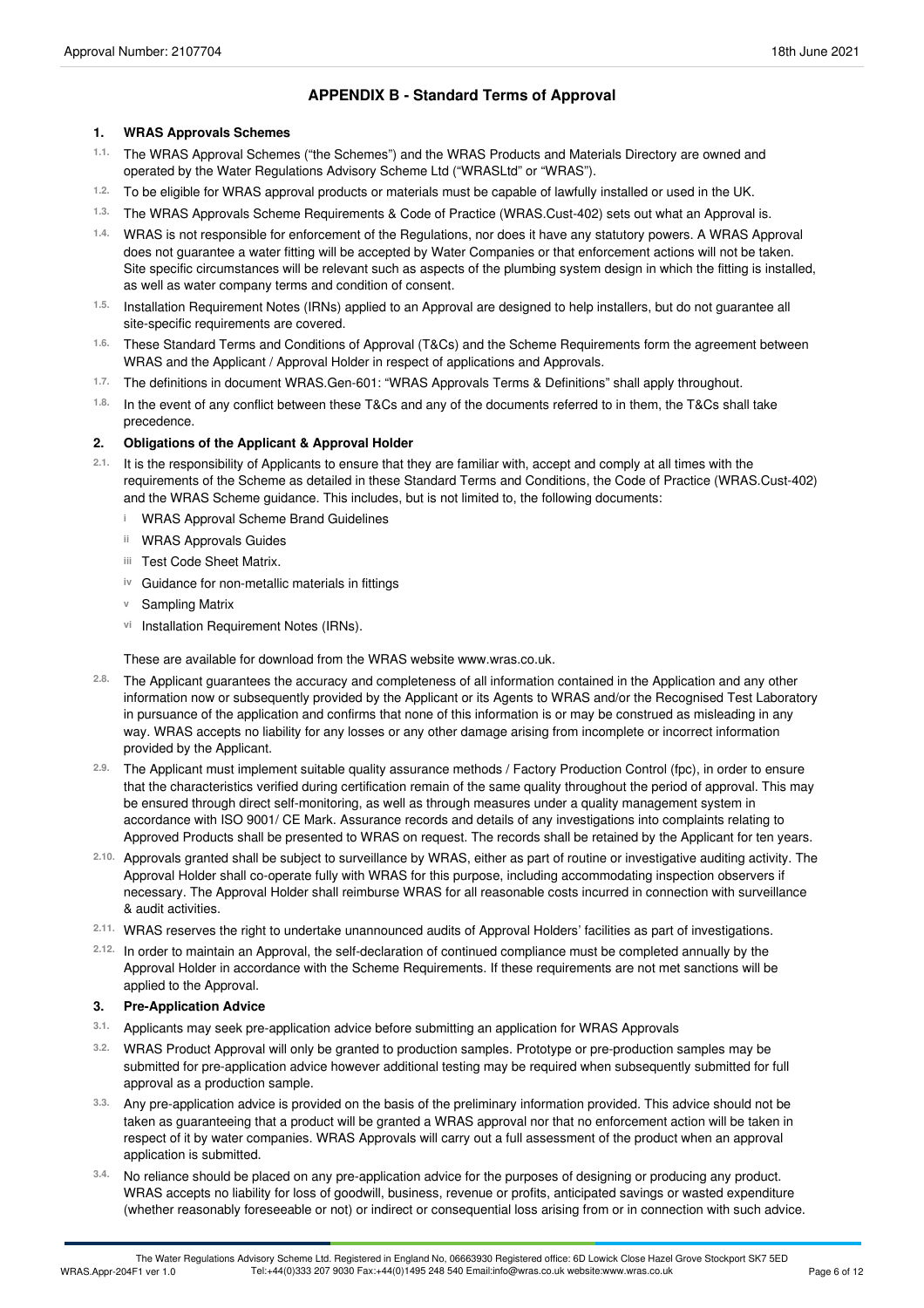#### **4. Applications**

- All applications for WRAS Approval must be submitted using the appropriate officialWRAS Application form. **4.1.**
- Applications for WRAS Material Approval for non-metallic materials must be supported by test certificates to BS 6920, instructions and data safety sheets where required. **4.2.**
- All applications for a WRAS Product Approval must be supported by schematic diagrams, technical drawings, photographs of product and markings, and installation manuals where appropriate. These must illustrate the arrangement of the product, clearly showing the water supply connections, discharge points (including overflows and waste discharges) and the water pathway through the product. **4.3.**
- Product Approval applicants must provide a schedule of materials. All component parts of a product (including solder, thread sealant tape, lubricant and grease) which come into contact with wholesome water must be listed. **4.4.**
- The Application Form must include details of any Agents appointed by the Applicant detailing the scope of the Agent's **4.5.** authority. The Applicant takes responsibility for all acts of their Agent in connection with the Application / Approval and indemnifies WRAS for any losses incurred as a result of any breach of these T&Cs by the Applicant or its Agent(s).
- Applications are valid for a period of 12 months from the date of which they are verified by the applicant, after which time 4.6. Applications are valid for a period of 12 months from the date of which t confirmation will be required that the information provided is up-to-date.
- WRAS reserves the right to reject an application if it has reasonable grounds to believe the terms and conditions and other scheme requirements will not be met. **4.7.**

#### **5. Application Fees**

- WRAS charges an administration fee ("WRAS Fee") for processing an Application. Details of the WRAS Fee are available **5.1.** from WRAS website and can be confirmed on request. Where applicants are using a Recognised Test Laboratory to project manage their application, WRAS will collect this fee from the Recognised Test Laboratory. In such cases, this fee is usually included in the charges made by the Recognised Test Laboratory to the Applicant, but it is the Applicant's responsibility to confirm this and to ensure that the WRAS Fee is discharged in full.
- The Applicant will commit to pay WRAS fees within 30 days of the invoice. This includes surveillance fees and any third- **5.2.** party payments e.g. bank charges and additional courier charges. WRAS shall apply an additional administration fee for processing third party payments. Approval may be suspended if payment is not received on time. New applications will not be processed until overdue debts are paid.
- The Applicant accepts responsibility for any import duties for samples supplied. **5.3.**

#### **6. Termination**

- Either party may close an application at any time upon giving the other party written notice. **6.1.**
- <sup>6.2.</sup> In the event that an applicant withdraws an application they shall pay to WRAS all sums due or committed up to the date<br>of withdrawal.
- Termination of this agreement shall not affect the rights and liabilities of either party accrued prior to termination. **6.3.**

#### **7. Intellectual Property and Ownership of documents**

- All intellectual property owned by either party or any third independent party shall remain exclusively the property of the owner. **7.1.**
- The Applicant grants to WRAS a perpetual, world-wide, non-exclusive, royalty-free licence to use any materials supplied **7.2.** by or on behalf of the Applicant for the purpose of administering the Scheme and exercising WRAS's rights and performing WRAS's obligations under this agreement. This licence includes the right to copy and modify the licenced materials, and to grant sub licences.
- <sup>7.3.</sup> Subject to any confidential information or other intellectual property belonging to the Applicant, all application forms are<br>the property of WRAS.

#### **8. Confidentiality**

- 8.1. Subject to the remaining terms of this clause 8, both WRAS and the Applicant undertake not to divulge to any third party, any information which was designated as confidential by the other party at the time it was made available ("Confidential Information"), without prior written consent of that other party.
- WRAS may make information relating to granted and expired Approvals available to the Water Companies. This includes information which is, or was, published in the public directory and photographs that could help to identify a product. This includes the dates any modifications, suspensions or withdrawals were implemented. **8.2.**
- WRAS may publish in the Directory any information that these T&Cs, the Scheme Requirements, or any of the other **8.3.** Scheme documents state will be published in the Directory. Any information that is published in the Directory shall be treated as being in the public domain even after the expiry, suspension or withdrawal of an Approval.
- It is acknowledged and agreed that WRAS shall be entitled to retain all information provided by an Applicant for the entire duration of the Approval Period (including any renewal period granted by WRAS) and for up to seven years following the expiry of any granted Approvals. This includes, but is not limited to, test results and analyses of Confidential Information, provided that the Confidential Information is kept secure at all times. **8.4.**
- Nothing in this agreement shall prevent a party from disclosing or otherwise using information if (i) the information is in, or enters, the public domain other than as a result of a breach of this agreement, (ii) the information was known to that party prior to receiving it from the other party, (iii) the information is received from a third party not subject to a duty of confidentiality, or (iv) such disclosure or use of the information is required by any rule of law or the order or direction of a court or regulatory body of competent jurisdiction, or (v) such disclosure is permitted by any other term of this agreement. **8.5.**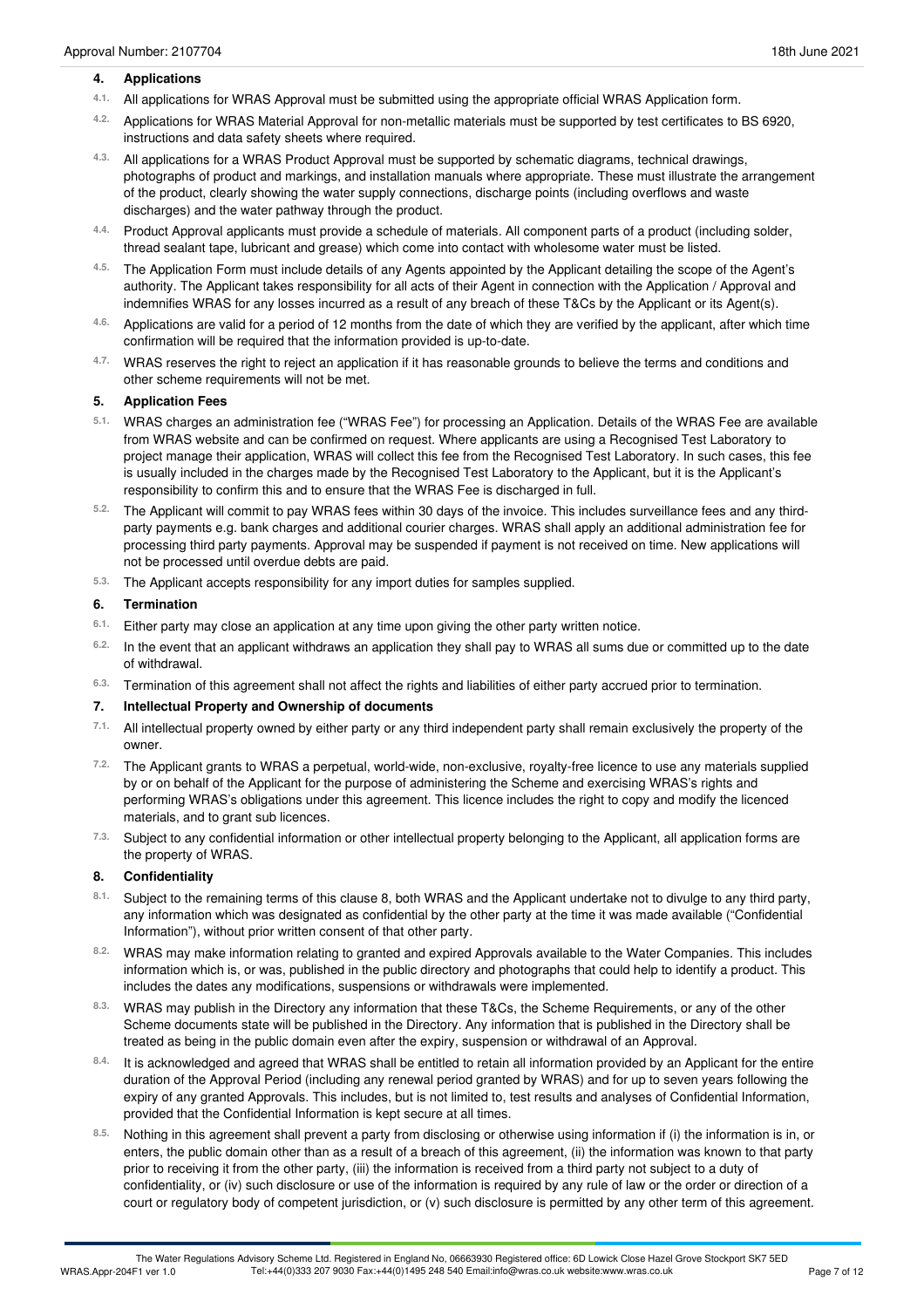#### **9. Performance Testing**

- <sup>9.1.</sup> WRAS will only accept Applications which include test reports from a Recognised Test Laboratory which cover in full, the<br>Scheme's acceptance criteria.
- 9.2. Products must be tested in accordance with the requirements identified in the Test Code Sheet (TCS) matrix published on the WRAS website, against appropriate standards or in accordance with relevant harmonised standards and additional scheme requirements as notified by WRAS.
- Where a product is an assembly of components, all individual constituent components must satisfy the requirements 9.3. Where a product is an assembly of components, all individual constituent components applicable to that component and unless already WRAS Approved will require testing.
- In the case of non-standard products clarification of the testing required should be sought from WRAS in advance. **9.4.**
- The scope of an Approval is restricted to those conditions applied during testing. Applications should include all scenarios 9.5. The scope of an Approval is restricted to those conditions applied and variations the applicant wishes to be covered in the Approval.
- Mechanical testing of products must have been completed no more than two years before the report is presented for Approval. **9.6.**
- WRAS shall exercise reasonable skill and care in applying its policies for the recognition of test laboratories, as set out in **9.7.** the Requirements Documents. WRAS shall require every Recognised Test Laboratory to enter into a contract with WRAS requiring the laboratory to comply with the Requirements Documents.

#### **10. Test Samples**

10.1. A sample on which a WRAS Approval is to be based should have been manufactured no more than 12 months before the date of its receipt by the Recognised Test Laboratory.

#### **11. Markings**

<sup>11.1.</sup> It is a condition of WRAS Product Approval that all products be adequately and consistently marked to facilitate<br>identification.

#### **12. Testing Failure**

- Should a product undergoing mechanical performance testing fail to satisfy the requirements of an individual test then a **12.1.** record of the failure will be reported to WRAS by the Recognised Test Laboratory. Complete retesting of a new sample will be required unless WRAS accepts that replacement of the failed component or product would not affect the performance of the other tests already carried out on the sample that failed.
- <sup>12.2.</sup> Should a replacement sample subsequently fail the same test then it is deemed to be an outright failure and will be reported as such to WRAS by the Recognised Test Laboratory. If the replacement fails a different test it is considered to be a first failure and treated as a failure during testing.

#### **13. Modified replacement samples**

- <sup>13.1.</sup> If a product fails to satisfy the requirements of an individual test and is then modified, the Applicant must provide a declaration detailing the nature and full extent of all modifications. In such cases the status of any earlier testing should be clarified with WRAS.
- Where a modified product is re-tested it is only deemed to be an outright failure if two failures are recorded for the same test. **13.2.**

#### **14. Failure of samples representing a product range**

Failure of one sample from amongst a number of samples representing a product range will be treated as a first failure of **14.1.** that particular model/size. In this circumstance the same variant should be retested. An outright failure would only occur if the replacement example failed the same test.

#### **15. Failure of early audits**

15.1. The failure of a product submitted for early audit will at the discretion of WRAS render the current Approval null and void and will result in the Approval being removed from the Directory.

#### **16. Certificates**

- WRAS will normally issue a certificate within two weeks of a product gaining Approval. **16.1.**
- <sup>16.2.</sup> Approval Holders must not use old versions of any WRAS certificate or modify any WRAS certificate. Any certificate provided by an Approval Holder to a third party must be current and in the full and complete form as issued by WRAS, including any IRNs and conditions attached.
- A certificate issued by WRAS shall remain the property of WRAS at all times. **16.3.**

#### **17. Directory entries**

- 17.1. Duplicate Directory entries for Products are not permitted.
- All recently approved WRAS listings will normally be added to the Directory within two weeks of them gaining Approval. **17.2.**
- <sup>17.3.</sup> All expired Approvals will be removed from the Directory following their expiry dates.

#### **18. Alterations and additions to an existing approval**

- 18.1. All requests for alterations or addition to a current Approval should be made directly to WRAS.
- There are no restrictions on the number of revisions that can be made to an Approval during its lifetime provided that the conditions of the Scheme are complied with. **18.2.**
- An application fee for alterations and additions to existing approvals will be applied regardless of outcome. **18.3.**
- Additions to an existing Approval without the need for additional testing of the Product will only be permitted if the Scheme's sampling acceptance criteria are satisfied. **18.4.**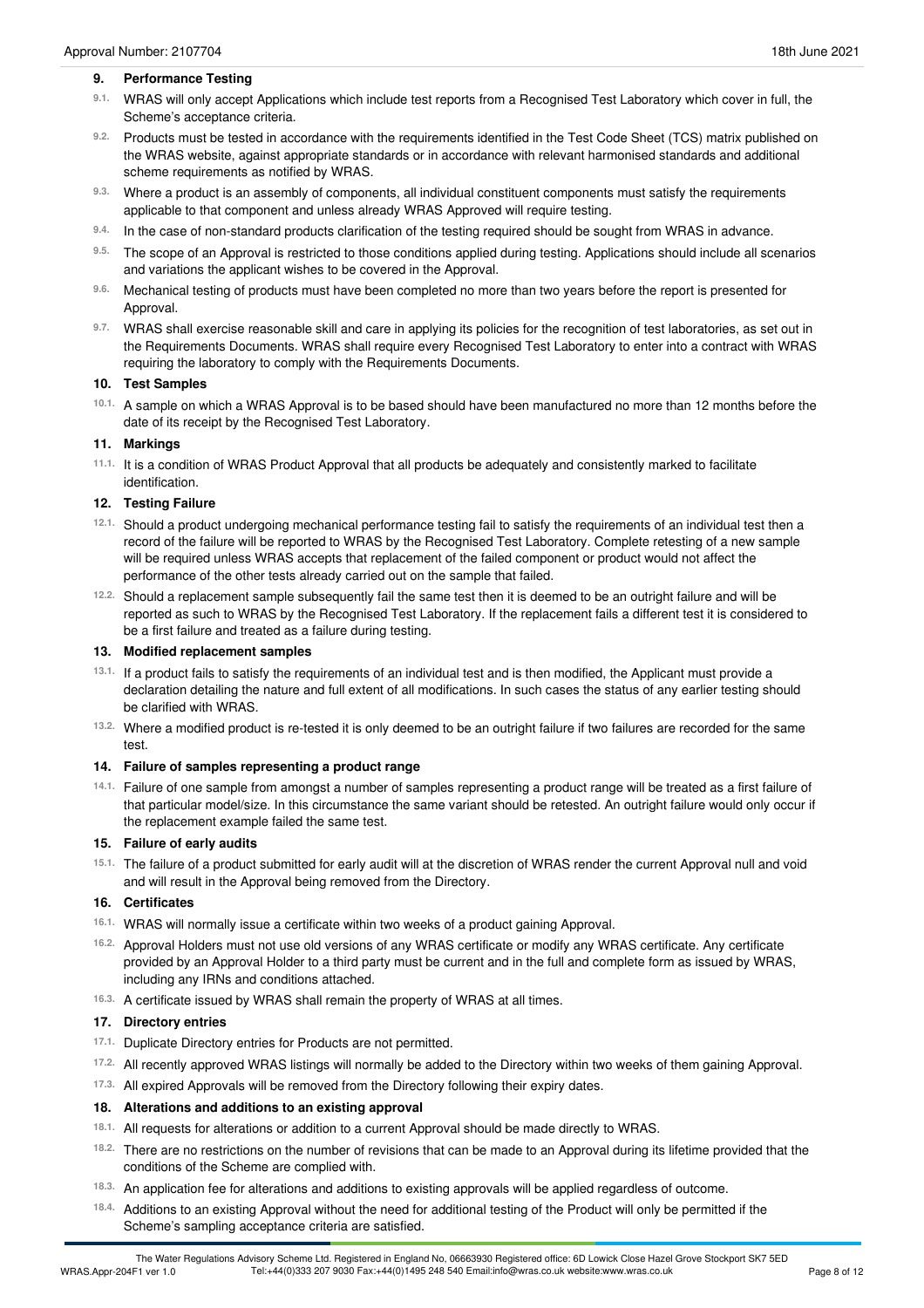- 19.1. Applicants for Secondary Approvals do not need to be the Primary Approval holder. In all circumstances the Applicant must obtain the written consent of the Primary Approval holder before submitting an application for a Secondary Approval.
- Any changes made to a Primary Approval (including the withdrawal of that Approval) shall automatically apply to any **19.2.** Secondary Approval based on that Primary Approval. WRAS shall notify the Secondary Approval holder of the change, but shall not be obliged to disclose the reasons for the change.

## **20. Registered Certification Marks**

- <sup>20.1.</sup> The "WRAS Approved Product" and "WRAS Approved Material" logos are certification marks registered under the Trade Marks Acts 1994 ("Certification Marks"). Approval Holders shall be entitled to use the Certification Marks upon the licence terms set out in this clause 20 ("Licence Terms"). The Brand Guidelines can be found on the WRAS Website.
- The Approval Holder acknowledges that WRAS is the owner of the Certification Marks and the Approval Holder shall not **20.2.** do anything which may be taken to indicate the Approval Holder has any right or interest in the Certification Marks other than as set out in these T&Cs.
- Prior to an Approval being granted Applicants shall not use the Certification Marks or the WRAS name or logo in any **20.3.** publication or suggest or imply any endorsement of a particular product or range of products by the Scheme either verbally, in writing or by any other means.
- <sup>20.4.</sup> Approval Holders may use the Certification Marks only in respect of those Approved Products listed in the Approval Letter and only for the duration of the Approval Period applicable to those Approved Products. Where Approval has lapsed or is withdrawn, the Approval Holder must immediately stop using the Certification Marks in relation to the relevant Product.
- Subject to the rest of these Licence Terms, Approval Holder may use the Certification Marks on the packaging, promotional literature and point of sale advertising for the relevant Approved Products. **20.5.**
- <sup>20.6.</sup> If the Approval Holder's right to use the Certification Marks in relation to a Product ends then the Approval Holder must remove the Certification Mark from or destroy the packaging, promotional literature, point of sale advertising and any other materials relating to that Product. The Approval Holder shall ensure that its Factors also comply with this clause 20.6.
- <sup>20.7.</sup> Where a Certification Mark is used, it must be replicated without adaptation or alteration, save that reproducing the logo in<br>black and white as opposed to colour is permissible.
- The Certification Marks may only be used in connection with a product range where each individual product and/or material and/or component within that product range has been granted individual WRAS Approval. **20.8.**
- The Approval Holder shall inform its Factors and agents that any Modification or other alteration to the Approved Product **20.9.** may invalidate the Approval and shall inform WRAS of any Modification or other alteration as soon as this comes to the Approval Holder's attention.
- The Approval Holder shall not sub-licence, assign, transfer or otherwise deal with the Certification Marks other than on these Licence Terms. **20.10.**
- <sup>20.11.</sup> The Approval Holder shall adhere to the terms of all brand guidelines issued by WRAS from time to time. Failure to<br>comply with all brand guidelines will immediately invalidate a previously granted Approval.
- The Approval Holder at all times remains responsible for the correct use of the Certification Marks by its Factors. **20.12.**

## **21. Complaint Management**

21.1. The Approval Holder shall be required to keep a record of all the complaints made known to it in respect of an Approved Product during the validity of the Approval, and retain such record for ten years from the end of that period.The Approval Holder shall provide WRAS with a copy of the record referred to in clause 21.1 upon WRAS's request at any time during the period the Approval Holder is required to keep and retain that record.

## **22. WRAS Approval Schemes Sanctions**

- WRAS reserves the right to suspend, amend or withdraw an Approval or to amend or remove details of it from the WRAS Product and Materials Directory in the following circumstances: **22.1.**
	- where there has been a breach by the Applicant / Approval Holder of any of its obligations detailed in the Scheme **i** Requirements or any other provision of these T&Cs;
	- where WRAS considers this necessary as result of a change in any relevant law, regulation, specification, standard or **ii** any other requirement which affects the issue of WRAS Approvals.
	- where WRAS is no-longer satisfied that the relevant Product or material complies with Regulation 4(1)(a), Schedule 2 **iii** paragraph 2 of the Regulations or the Scheme Requirements.
- WRAS reserves the right to notify the Water Companies of suspensions, amendments and withdrawals. **22.5.**
- At its sole discretion, WRAS may publish details of the withdrawal, amendment or suspension of an Approval. **22.6.**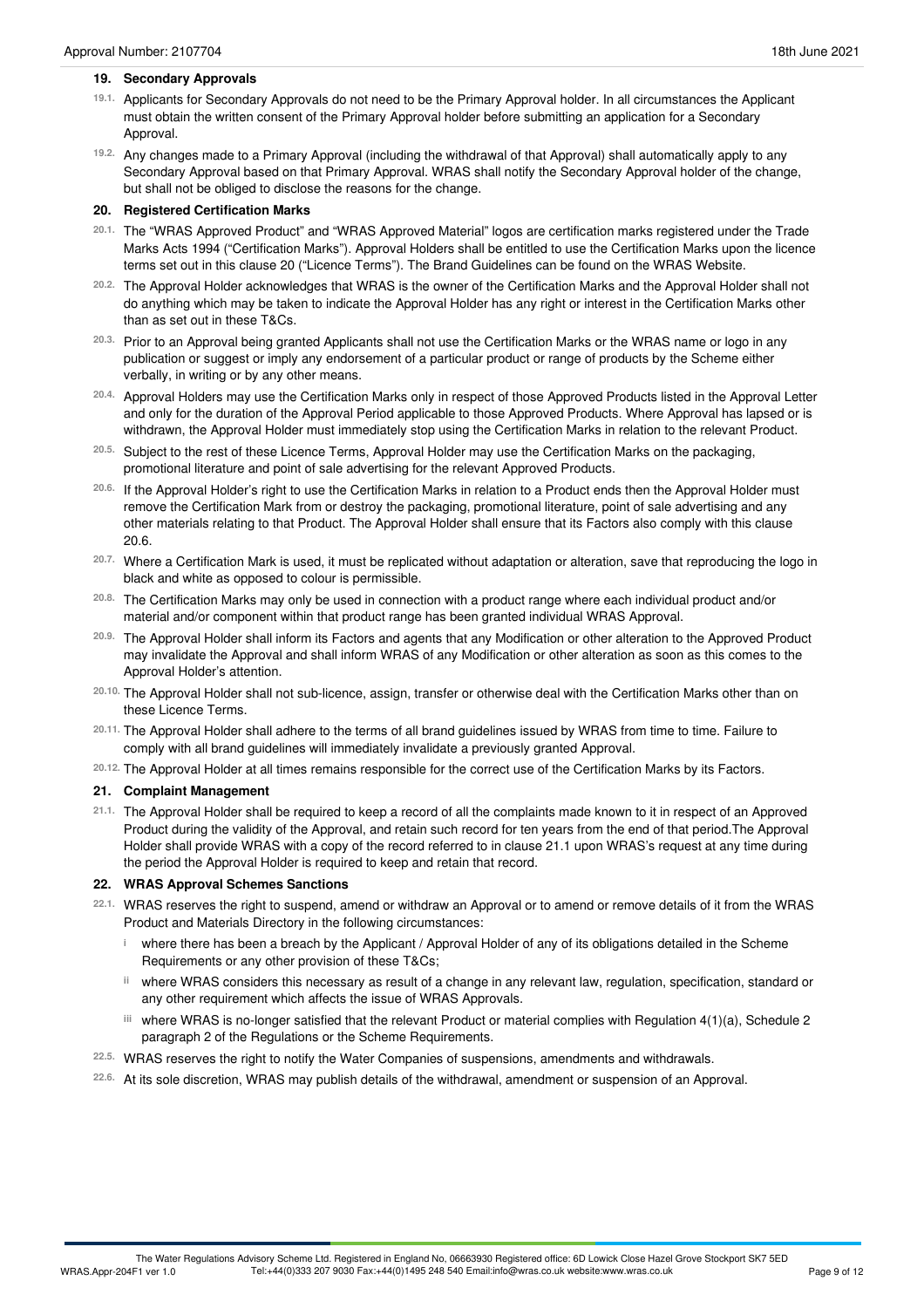- 23.1. Nothing in this agreement shall limit or exclude WRAS's liability for:
	- death or personal injury caused by its negligence, or the negligence of its employees, agents or subcontractors; **i**
	- ii fraud or fraudulent misrepresentation; or
	- any other liability that cannot be so limited or excluded under law. **iii**
- WRAS shall not be liable to the Applicant or Approval Holder, whether in contract, tort (including negligence), breach of **23.5.** statutory duty, or otherwise, for any:
	- **i** loss of profits or revenue;
	- <sup>ii</sup> loss of sales or business;
	- iii loss of opportunity or contracts;
	- iv loss of or damage to goodwill or reputation; or
	- **v** indirect or consequential loss;

(in each case) arising under or in connection with this agreement or any Application, suspension, amendments or withdrawal of Approval.

- WRAS shall have no liability whether in contract, tort (including negligence), breach of statutory duty, or otherwise arising **23.11.** out of or in connection with the acts or omissions of any Recognised Test Laboratory, except to the extent that such liability arises from WRAS's failure to perform its obligations under clause 9.7 in relation to that laboratory.
- WRAS shall not be liable for any delays in processing Applications which are beyond its control, including those which **23.12.** are attributable to test laboratories or arise from an applicant's failure to respond to WRAS's queries, provide requested information or failure to satisfy the Scheme's acceptance criteria.
- WRAS's total liability to the Applicant / Approval Holder whether in contract, tort (including negligence), breach of **23.13.** statutory duty, or otherwise arising under or in connection with this Agreement or any Application, suspension, amendments or withdrawal of Approval shall not exceed £1,000,000.
- The limit of liability set out in clause 23.5 is based on the limits of the relevant insurance policies that WRAS has **23.14.** obtained. The Applicant / Approval Holder acknowledges that this is a commercially reasonable limit. WRAS may agree a higher limit, subject to being able to obtain appropriate insurance cover up to that higher limit and subject to the Applicant / Approval Holder agreeing to pay any additional costs that WRAS incurs in obtaining that insurance. Any such agreement concerning a higher limit of liability shall be effective only if made in writing signed by WRAS and the Applicant / Approval Holder.
- WRAS shall exercise reasonable skill and care in performing its obligations under the agreement. Except as set out in **23.15.** these T&Cs, all warranties, conditions and other terms implied by statute or common law are, to the fullest extent permitted by law, excluded.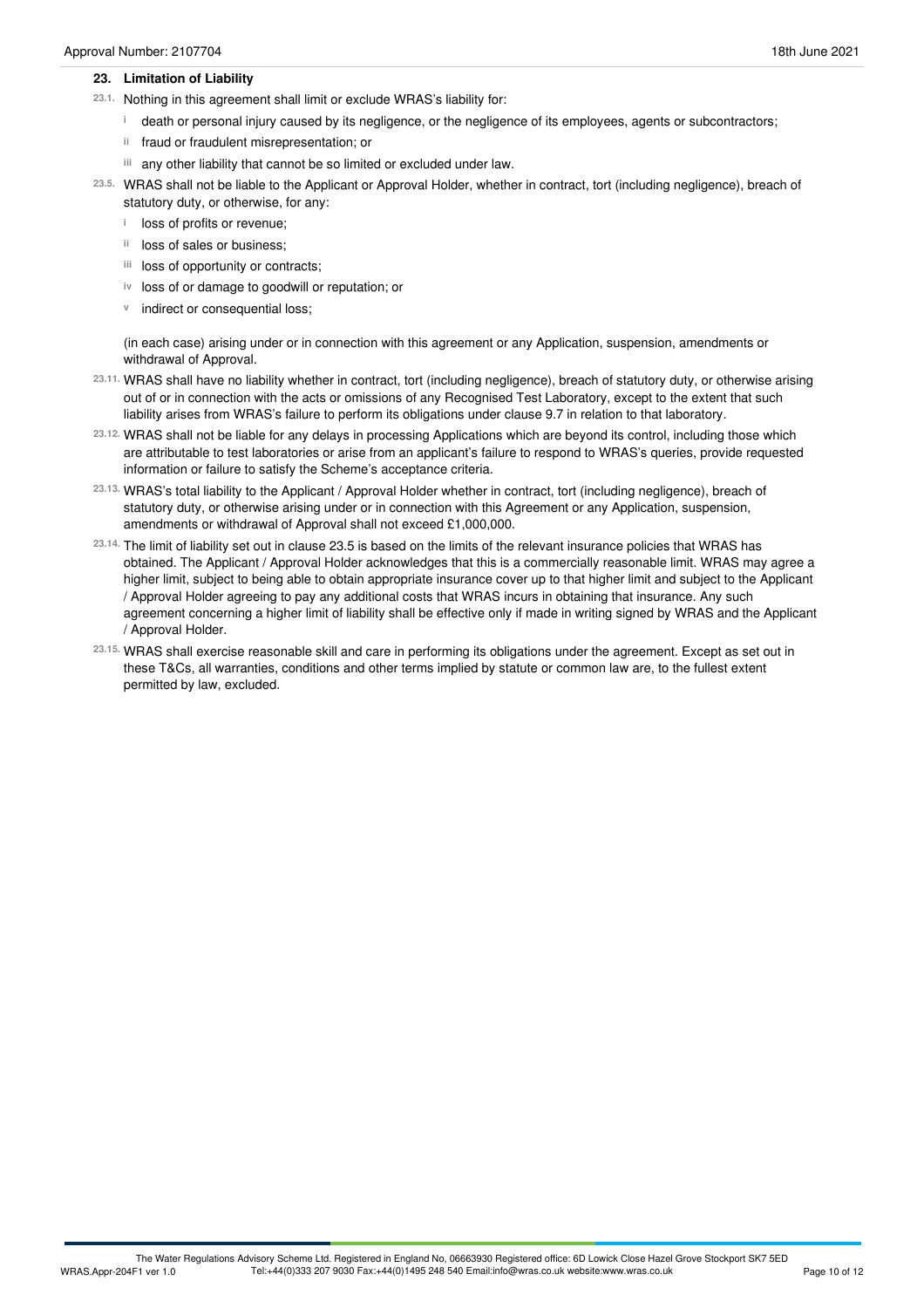#### **24. Complaints**

- WRAS has a complaints process for the resolution of disputes regarding decisions that WRAS makes on the following matters: **24.1.**
	- <sup>i</sup> Refusal to grant an Approval,
	- Suspension or withdrawal of an Approval **ii**
	- Conditions attached to an Approval, **iii**
	- iv Other aspects of the WRAS Approval Scheme,
- If the Applicant / Approval Holder disputes a decision that is subject to the complaints process the Applicant / Approval **24.6.** holder agrees to refer the dispute to the complaints process. The Applicant / Approval holder shall not seek any other remedy (including commencing any court proceedings) until the Applicant / Approval holder has exhausted the complaints process.
- To refer a dispute to the complaints, process the Applicant / Approval Holder shall notify the WRAS Approvals Manager in writing setting out why the Applicant / Approval Holder disputes the relevant decision. **24.7.**
- Where a dispute is referred to the complaints process WRAS and the Applicant / Approval Holder shall comply with the **24.8.** following process:

Stage 1: The WRAS Approvals Manager will review the complaint and take such action as he or she considers appropriate to resolve the complaint.

Stage 2: Where the Applicant / Approval Holder is not satisfied with the outcome of Stage 1, the Applicants/Approval Holders shall write to the Managing Director of WRAS setting out details of the complaint and why the Applicant / Approval Holder is not satisfied with the outcome of Stage 1. The Managing Director shall review the complaint and take such action as he or she considers appropriate to resolve it.

Stage 3: If an Applicant/Approval Holder is dissatisfied with the way a complaint has been dealt with by the Managing Director, the Applicant/Approval Holder shall request a review by the WRAS Chairman. The Chairman may appoint a panel with relevant experience to investigate the complaint and make a recommendation. The WRAS Chairman shall take such action as he or she considers appropriate to resolve the complaint.

Each stage of the complaints process shall be complete when the WRAS decision-maker responsible for that stage provides a written notice to the Applicant / Approval Holder setting out the action he or she considers appropriate to resolve the complaint and confirming that stage of the complaints process has been completed.

#### **25. Impartiality**

WRAS shall ensure that it and its staff comply with its Impartiality Policy (WRAS.Admin-103) in relation to each Application and Approval. **25.1.**

#### **26. Revisions to the Scheme documents**

- WRAS may amend these T&Cs and the Scheme Requirements from time to time. Such amendments shall take effect **26.1.** between WRAS and the Approval Holder when the Approval Holder completes the annual Approval self-declaration process referred to in the Scheme Requirements, except where clause 26.2 applies.
- If WRAS amends these T&Cs or the Scheme Requirements in order to reflect changes in applicable law or regulation or **26.2.** ISO/EN 17065 then such amendment shall take effect on the date that WRAS gives the Applicant / Approval Holder written notice or publishes the amended document at www.wras.co.uk (whichever is sooner).

#### **27. General**

- Any decision, requirement or notification under these T&Cs shall be given by in writing (which shall include email) by or on behalf of the party giving it. **27.1.**
- 27.2. WRAS will not be liable or responsible for any failure to perform, or delay in performance of any of its obligations to Applicants or Approval Holders that is caused by an Event Outside Our Control. **27.2.**
- These T&Cs and any disputes or claims arising out of or in connection with them or their subject matter (including non- **27.3.** contractual disputes or claims) shall be governed by, and construed in accordance with the laws of England and Wales and the parties irrevocably submit to the exclusive jurisdiction of the courts of England and Wales.

#### **28. Severance**

- <sup>28.1.</sup> If any provision or part-provision of this agreement is or becomes invalid, illegal or unenforceable, it shall be deemed<br>deleted, but that shall not affect the validity and enforceability of the rest of the agreeme
- If any provision or part-provision of this agreement is deemed deleted under clause 28.1 the parties shall negotiate in **28.2.** good faith to agree a replacement provision that, to the greatest extent possible, achieves the intended commercial result of the original provision.